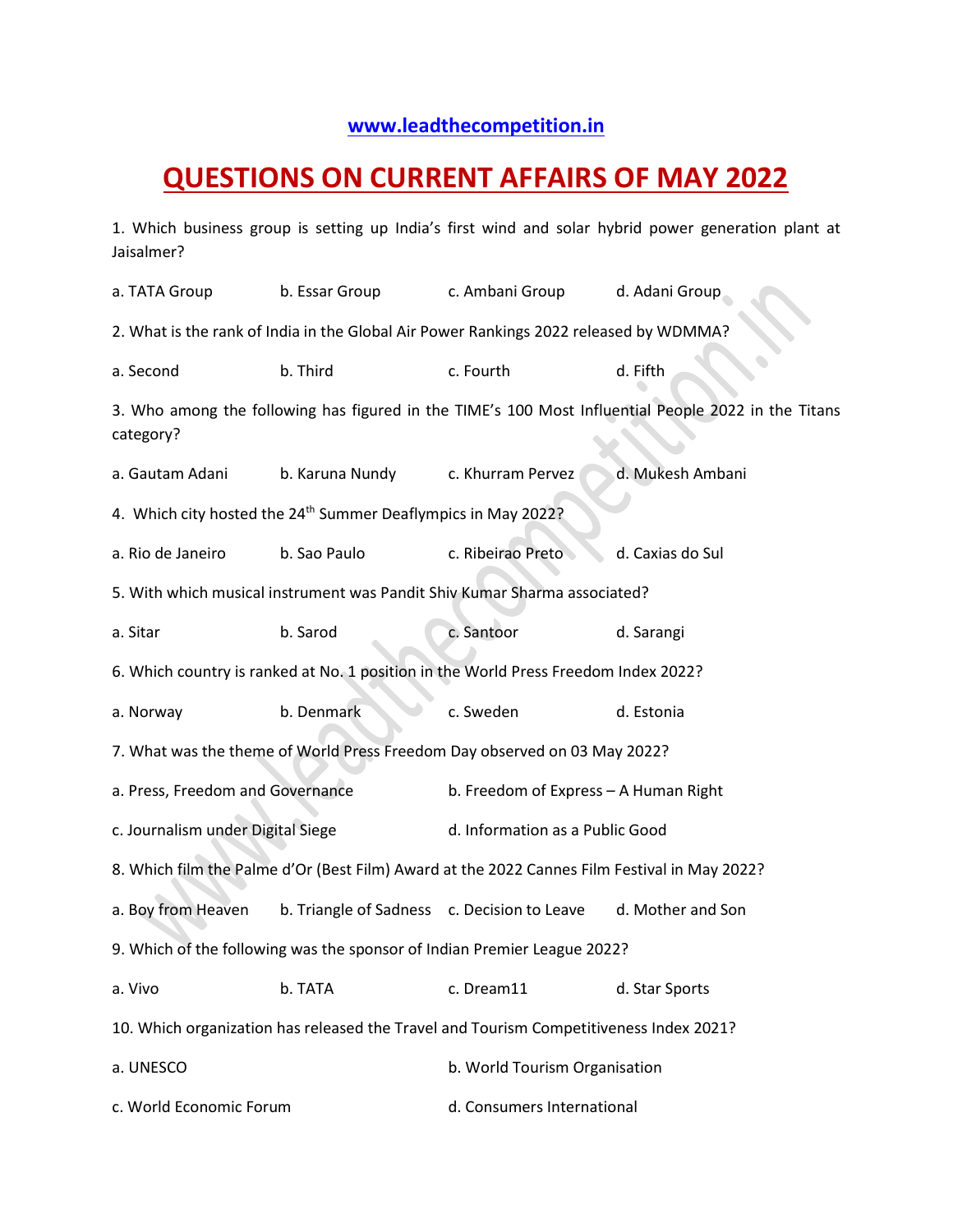11. Lalgudi GJR Krishnan and Lalgudi Vijayalakshmi, who have been awarded the Sangeet Kalanidhi Awards 2022 are associated with which musical instrument? a. Mridangam b. Veena c. Flute d. Violin 12. Which country topped the medals tally at the 2022 IBA Women's World Boxing Championships held in May 2022? a. Turkey b. Ireland c. Iran d. Canada 13. In which category were Reuters journalists, Adnan Abidi, Sanna Irshad Mattoo, Amit Dave and Danish Siddique awarded the Pulitzer Prize 2022? a. Public Service b. Investigative Reporting c. Feature Photography d. Breaking News Photography 14. What percentage of shares of Life Insurance Corporation were offered to the public in the company's first IPO? a. 2% b. 2.5% c. 3% d. 3.5% 15. How many Amrit Sarovars are proposed to be built/developed in each district of India as per Mission Amrit Sarovar? a. 50 b. 60 c. 75 d. 100 16. As per the Status of Inequality Report released by EAC-PM recently, how much salary per month is amongst the top 10% of total wages earned? a. Rs. 10,000 b. Rs. 25,000 c. Rs. 50,000 d. Rs. 1,00,000 17. Which university topped the medals tally at the Khelo India University Games 2021 held in Bengaluru recently? a. Jain University b. Sikkim Manipal c. Lovely Professional d. Panjab University 18. Q-CHAMP launched by USA, India, Australia and Japan at the QUAD Summit in Tokyo is related to which of the following? a. QUAD Fellowship b. Ukraine War c. Climate Change d. COVID-19 Management 19. Which Indian state has been awarded WHO's World No Tobacco Day Awards 2022 for the South East Asia Region? a. Gujarat b. Jharkhand c. Uttarakhand d. Chhattisgarh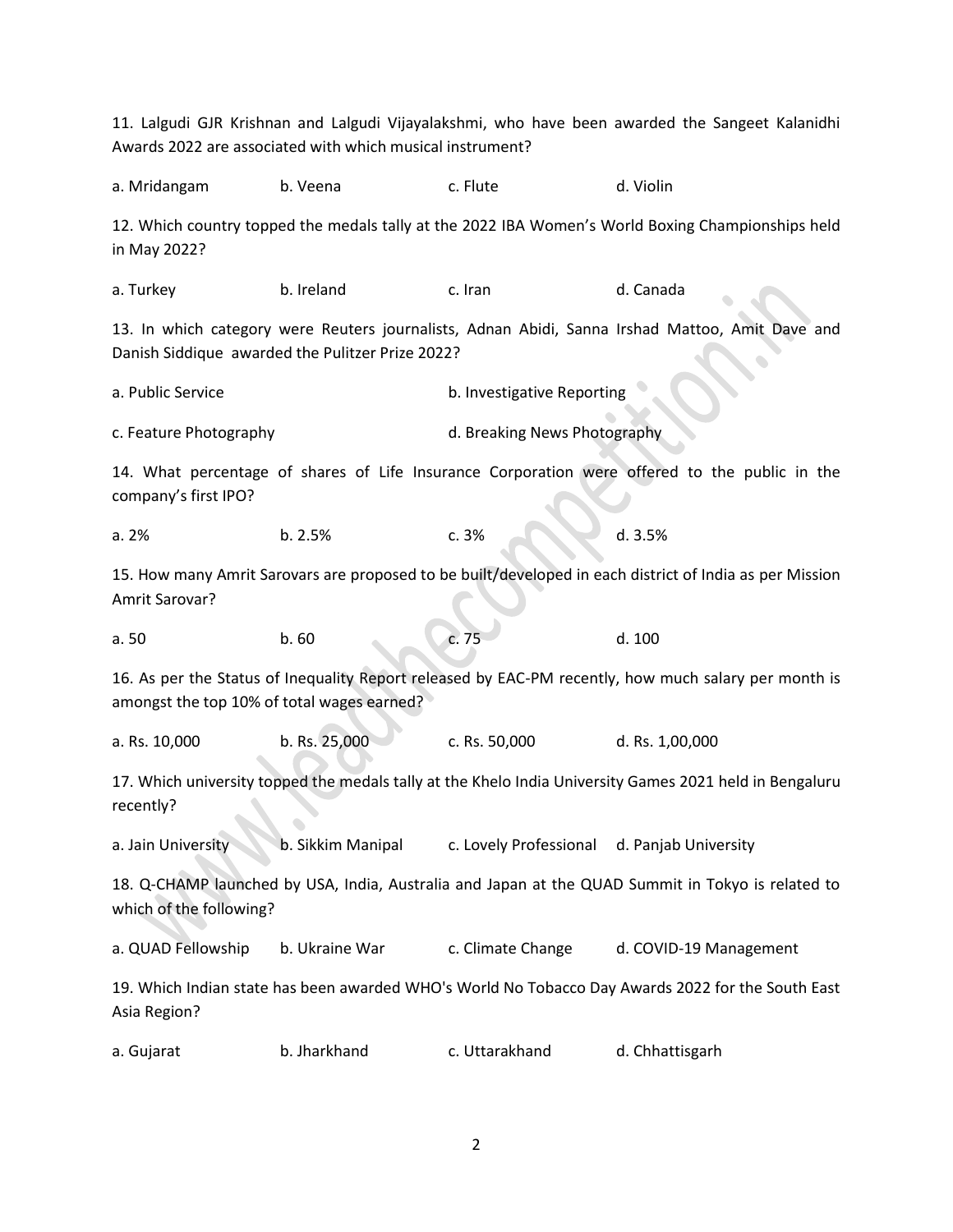| which language?                                              |                                    |                                                                                               | 20. Tomb of Sand which has been awarded the 2022 International Booker Prize was originally written in           |  |  |
|--------------------------------------------------------------|------------------------------------|-----------------------------------------------------------------------------------------------|-----------------------------------------------------------------------------------------------------------------|--|--|
| a. Telugu                                                    | b. Tamil                           | c. Sanskrit                                                                                   | d. Hindi                                                                                                        |  |  |
| following sports?                                            |                                    |                                                                                               | 21. Satender Malik who has been banned for violence against referee is associated with which of the             |  |  |
| a. Boxing                                                    | b. Weightlifting                   | c. Wrestling                                                                                  | d. Discus throw                                                                                                 |  |  |
|                                                              |                                    | 22. At which place in Jammu and Kashmir was India's first Lavender Festival held in May 2022? |                                                                                                                 |  |  |
| a. Bhaderwah                                                 | b. Budgam                          | c. Anantnag                                                                                   | d. Rajpora                                                                                                      |  |  |
|                                                              |                                    | 23. In which was the National Legislators Conference 2022 held in May 2022?                   |                                                                                                                 |  |  |
| a. Chennai                                                   | b. Thiruvananthapuram c. Bengaluru |                                                                                               | d. Tirupati                                                                                                     |  |  |
| 24. Which state hosted the Shirui Lily Festival in May 2022? |                                    |                                                                                               |                                                                                                                 |  |  |
| a. Sikkim                                                    | b. Mizoram                         | c. Manipur                                                                                    | d. Meghalaya                                                                                                    |  |  |
| the following commissions?                                   |                                    |                                                                                               | 25. Shri Vinai Kumar Saxena, the newly appointed Lt Governor of Delhi, was the Chairman of which of             |  |  |
| a. Atomic Energy Commission                                  |                                    | b. Khadi and Village Industries Commission                                                    |                                                                                                                 |  |  |
| c. Competition Commission of India                           |                                    | d. University Grants Commission                                                               |                                                                                                                 |  |  |
|                                                              |                                    |                                                                                               | 26. India's 52 <sup>nd</sup> tiger reserve, the Ramgarh Vishdhari Wildlife Sanctuary is located in which state? |  |  |
| a. Madhya Pradesh                                            | b. Gujarat                         | c. Uttar Pradesh                                                                              | d. Rajasthan                                                                                                    |  |  |
| 27. Match the award winners with their awards                |                                    |                                                                                               |                                                                                                                 |  |  |

| SINo. | Awardee                   |    | Award                                             |
|-------|---------------------------|----|---------------------------------------------------|
| 1.    | Sir David Attenborough    | А. | Whitley Gold Award                                |
| 2.    | Dr. Cynthia Rosenzweig    | В. | Champions of the Earth Lifetime Achievement Award |
| 3.    | Dr. Frank Anthony Wilczek |    | World Food Prize                                  |
| 4.    | Dr. Charu Datt Mishra     |    | <b>Templeton Prize</b>                            |

a. 1-B; 2-C; 3-D; 4-A a. 1-B; 2-D; 3-C; 4-A a. 1-A; 2-C; 3-D; 4-B a. 1-A; 2-D; 3-C; 4-B

28. In which category did Indian boxer Nikhat Zareen win the Gold Medal at 2022 IBA Women's World Boxing Championship?

| a. Welterweight | b. Flyweight | c. Featherweight | d. Bantamweight |
|-----------------|--------------|------------------|-----------------|
|-----------------|--------------|------------------|-----------------|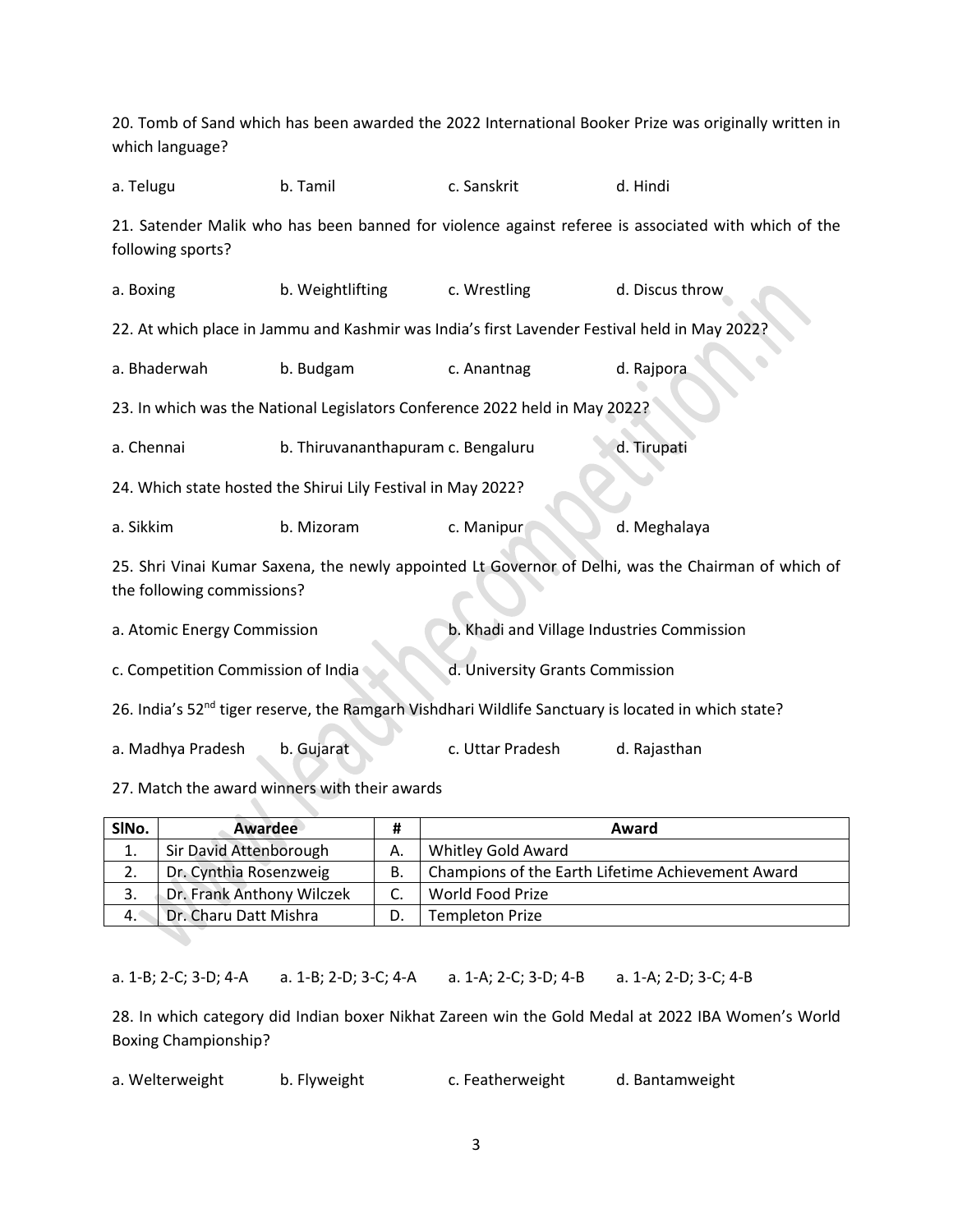29. How many times has the mountaineer Kami Rita conquered Mt Everest as of May 2022? a. 23 b. 24 c. 25 d. 26 30. Which team has won the Santosh Trophy 2021-22? a. Kerala b. West Bengal c. Railways d. Goa 31. Ms. Priyanka Mohite was in news recently because she – a. Became Indian Army's first woman aviator b. Was awarded the Whitley Gold Award 2022 for her environmental work c. Became the first Indian woman to scale 5 peaks above 8,000 metres d. She won the gold medal for India at the 2022 IBA World Boxing Championships 32. How many medals did India win at the 24<sup>th</sup> Summer Deaflympics 2021 held in Brazil in May 2022? a. 13 b. 15 c. 17 d. 19 33. Karuna Nundy, who has been listed in the TIME's 100 Most Influential People 2022, is a – a. Lawyer b. Environmentalist c. Business person d. Doctor 34. Which country did India defeat in the finals to win the Thomas Cup 2022? a. Thailand b. Indonesia c. Japan d. South Korea 35. Pandit Shiv Kumar Sharma, the well-known Santoor player composed music for films under the name of Shiv-Hari duo. Who was Hari in the Shiv-Hari duo? a. Hariprasad Chaurasia b. Hariharan b. Hari Om Sharan d. Haricharan d. Haricharan 36. What was India's rank in the World Press Freedom Index 2022 released by Reporters without Borders? a. 140 b. 145 c. 150 d. 155 37. Which famous Hollywood star was awarded the Honorary Palme d'Or at the 2022 Cannes Film Festival? a. Brad Pitt b. Will Smith c. Tom Hanks d. Tom Cruise 38. Who was the Player of the Match in the final match of IPL between Gujarat Titans and Rajasthan Royals?